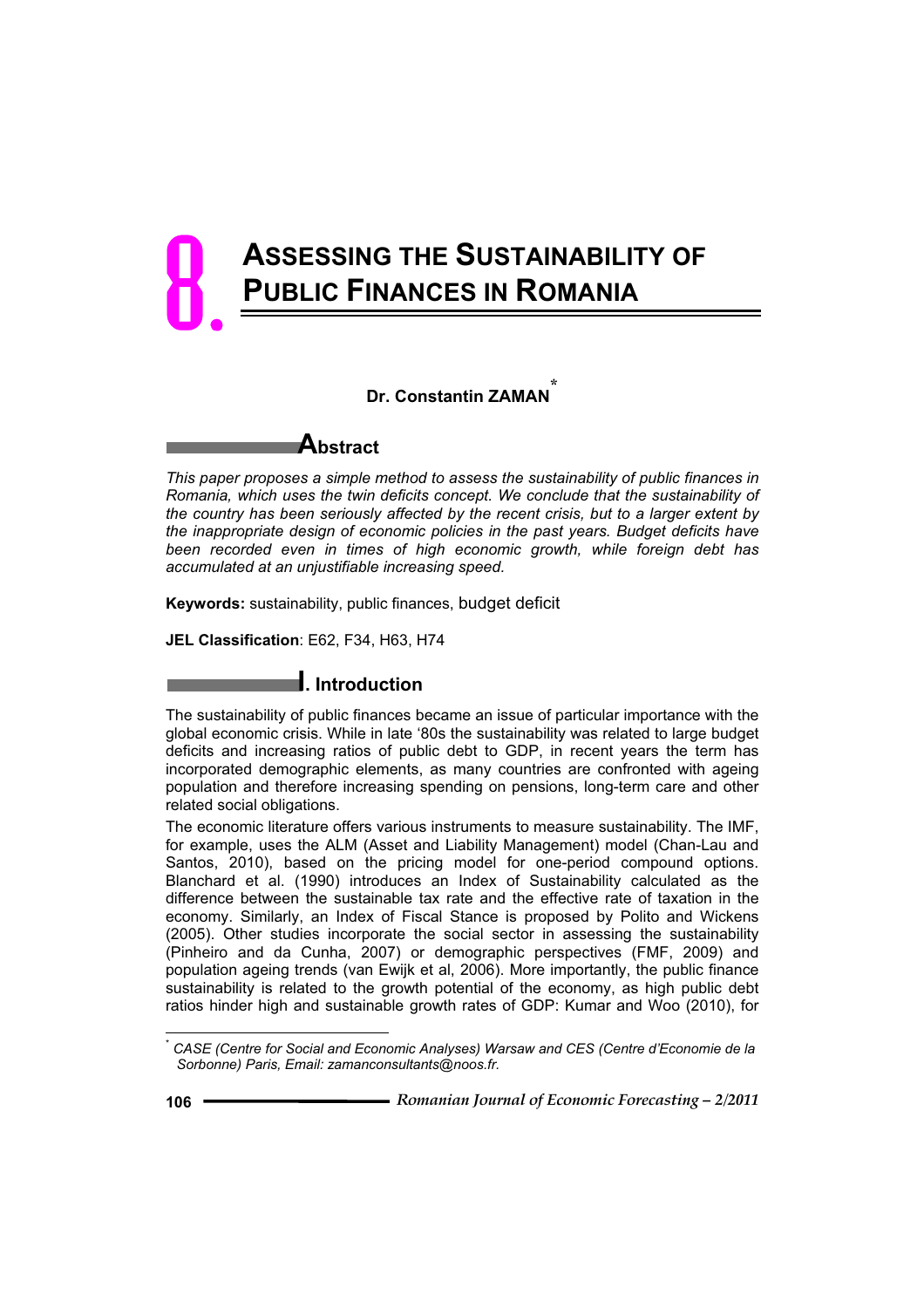example, use an econometric model to estimate the correlation between the sustainability of public debt and economic growth.

Irrespective of which elements are considered when defining the notion, sustainability is about excessive debt accumulation by the government. A sustainable fiscal policy is therefore the one that maintains the debt to GDP ratio at a "safe" level. However, there is no "standard" rate that could be considered as being the limit for sustainability. In some views, public debt is sustainable if its share in GDP is maintained constant; nevertheless, a constant 30% debt to GDP ratio is obviously not the same as a constant 90% ratio (Goldstein, 2003). As a result, some analysts use the ratio of the stock of debt to the volume of exports as an additional indicator of sustainability. This is motivated by the fact that previous debt crises – especially in Latin American countries – were preceded by exceptionally high ratios of debt to exports. Such countries have accumulated external debts, but they were unable to offset the increasing debt by corresponding foreign reserves with the central bank.

Very simply, debt is good (or not so bad) as long as the economic growth is not affected; moreover, if borrowing helps the economy to develop, innovate and increase productivity, which in turn translates into higher exports, the debt remains sustainable even at relatively high rates in GDP. However, if the government uses the borrowed money to pay the pensions and salaries in public administration, the debt is unsustainable even at relatively low shares in GDP.

The paper proposes a simple method to assess the sustainability of public finances in Romania, which uses the twin deficits concept. The relation between external and internal deficits gives some indication about the extent to which polices in the field have contributed or not to improve sustainability.

# **II. Assessing sustainability through foreign debt**

As mentioned previously, there are several methods to assess the health of public finances. These methods differ in the scope of the assessment. In general, the sustainability is evaluated from an economic point of view (does the increasing foreign debt help the economic growth and exports?) or from the demographic point of view, which involves the impact of health care, pensions and long-term care policies on the state budget. We limit our analysis only to the economic side.

A simple way of assessing the extent to which increasing foreign debt is helping or not the Romanian economy is to compare the evolution of GDP and the amount of foreign debt (FD). For comparability reasons, both indicators are expressed in billions of euros. We used quarterly data for the period 2006–2010 in order to analyse the trends of these variables. The reason for starting with the year 2006 is to observe the evolution prior and after the EU integration of the country: as a member state, Romania is a beneficiary of transfers from the EU budget and consequently one could expect that the foreign debt will decline after integration or – at least – will record lower rates of growth. Nevertheless, this is not the case – as Figure 1 shows: while the GDP growth shows a declining tendency in the last period (evidently because of the world crisis), the external debt increases following an exponential path. The Romanian government has therefore accelerated the speed of borrowing from abroad,

*Romanian Journal of Economic Forecasting – 2/2011* **<sup>107</sup>**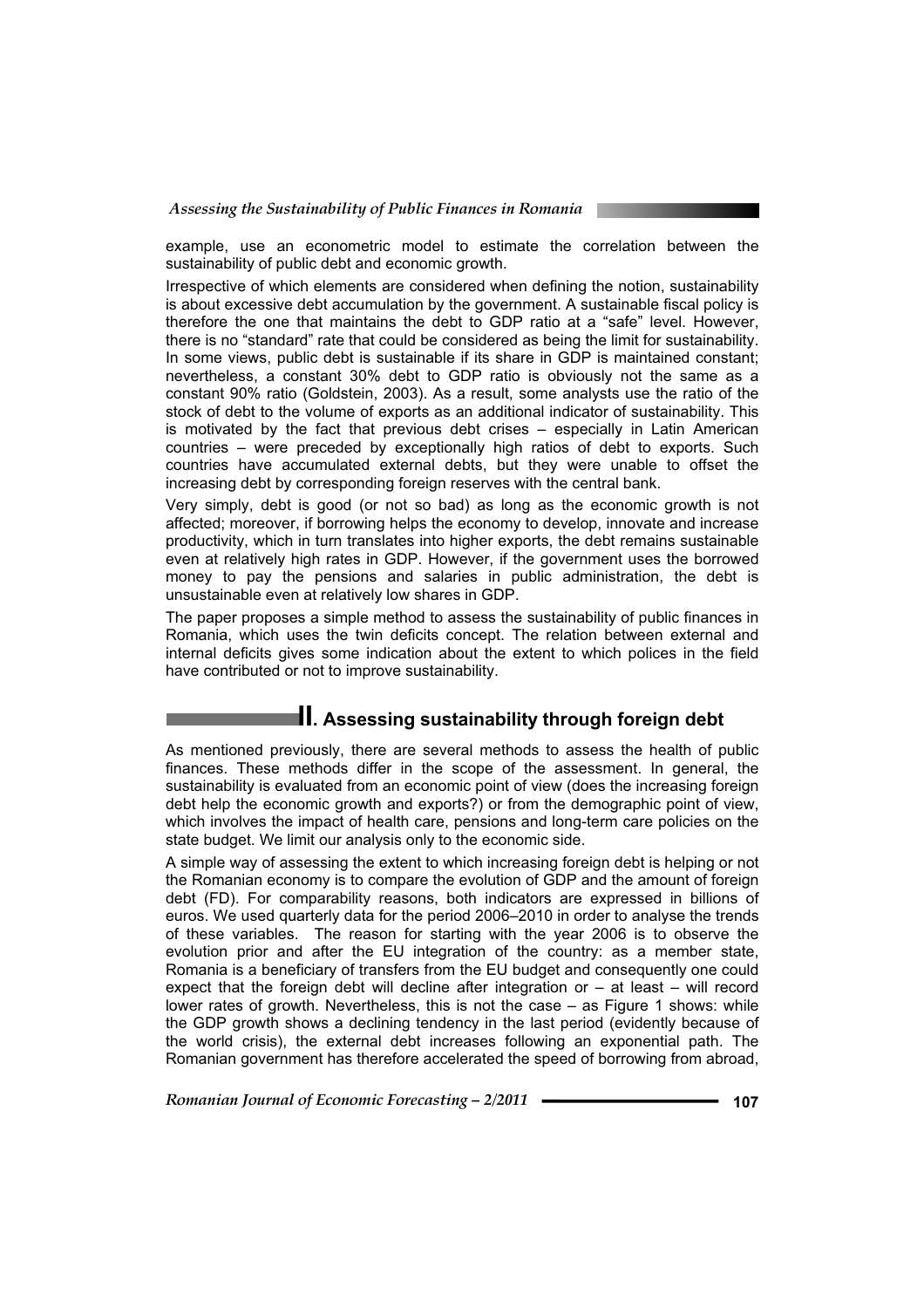**Figure 1** 



but the inflow of foreign money has not been of any help to real economy.

The private debt has grown at exceptionally high rates, doubling between 2006 and

2008 and being 3 times higher in 2010 than in 2006. For comparison, the public debt increased 2.3 times over the same period, 2006–2010. A faster increase in private debt as compared to the public one is the consequence of stimulating the population consumption through a wide range of – rather populist – measures adopted by the government during that period. Targeting high and rapid growth rates in the economy, the Romanian authorities favoured the domestic consumption at any price. The crediting being the easiest way to boost consumption, the non-governmental credit doubled in two years (2006 – 2008), which fuelled the import of consumption goods and in turn led to a rise in the Current Account Deficit. Not surprisingly, at the beginning of 2009, when the crisis was officially admitted by authorities, the population insolvency rate exploded.

It follows that the increasing borrowing has essentially received non-economic destinations – the payment of pensions and salaries in the state sector being the main beneficiary of this money. In fact, the coefficient of correlation between GDP and foreign debt has a value (0.22) that shows a very modest significance of the second indicator for the growth of GDP. This is confirmed econometrically by regressing the GDP over FD (both variables seasonally adjusted): not only the coefficient of foreign debt is insignificant, but it is even negative.

Dependent Variable: GDPSA Method: Least Squares Date: 11/29/10 Time: 10:48 Sample(adjusted): 2006:2 2010:2 Included observations: 17 after adjusting endpoints Convergence achieved after 16 iterations Backcast: 2005:2 2006:1

| Variable | Coefficient | Std. Error | t-Statistic | Prob.  |
|----------|-------------|------------|-------------|--------|
| C        | 34.22565    | 4.264046   | 8.026567    | 0.0000 |

**<sup>108</sup>** *Romanian Journal of Economic Forecasting – 2/2011*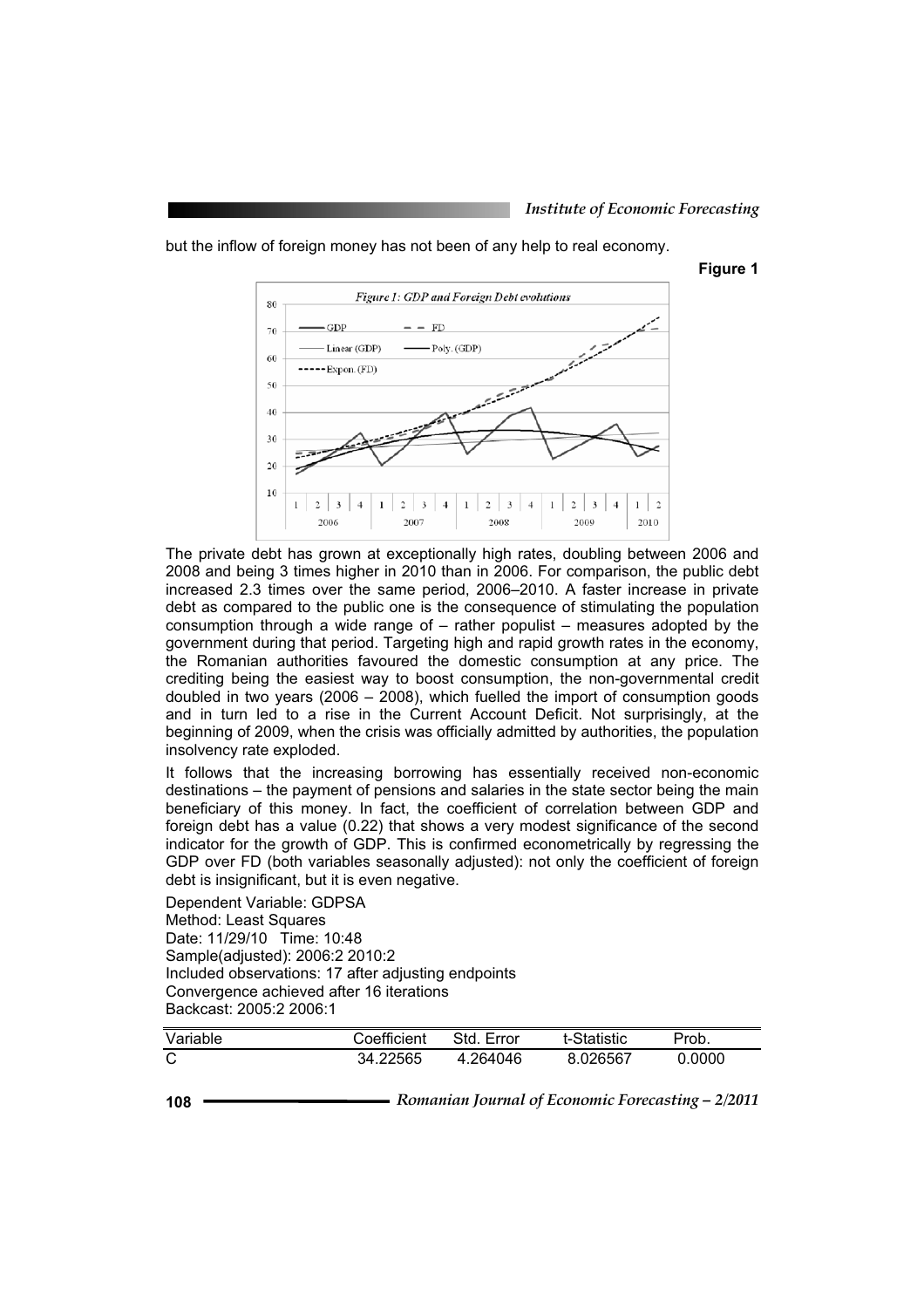| Assessing the Sustainability of Public Finances in Romania |  |  |
|------------------------------------------------------------|--|--|
|                                                            |  |  |

| Variable                 | Coefficient | Std. Error            | t-Statistic | Prob.    |
|--------------------------|-------------|-----------------------|-------------|----------|
| <b>FDSA</b>              | $-0.056830$ | 0.069871              | $-0.813357$ | 0.4307   |
| AR(1)                    | 0.637498    | 0.186653              | 3.415429    | 0.0046   |
| MA(4)                    | $-0.894948$ | 0.048662              | $-18.39093$ | 0.0000   |
| R-squared                | 0.910897    | Mean dependent var    |             | 29.33053 |
| Adjusted R-squared       | 0.890335    | S.D. dependent var    |             | 3.358756 |
| S.E. of regression       | 1.112274    | Akaike info criterion |             | 3.253015 |
| Sum squared resid        | 16.08300    | Schwarz criterion     |             | 3.449065 |
| Log likelihood           | $-23.65063$ | F-statistic           |             | 44.29978 |
| Durbin-Watson stat       | 1.822638    | Prob(F-statistic)     |             | 0.000000 |
| <b>Inverted AR Roots</b> | .64         |                       |             |          |
| <b>Inverted MA Roots</b> | .97         | $-.00+.97i$           | -.00 -.97i  | $-.97$   |

Since the economic growth has not been stimulated in any respect by the external debt, it goes without saying that the Romanian exports have experienced the same insignificant influence from the increasing inflow of borrowing. Figure 2 shows that the export/debt ratio has decreased for most of the time, from 0.9 in 2005 to 0.44 in 2009 (less than half, therefore). We used annual data for calculating the ratio because quarterly data would not be relevant for analysis, since the debt is a stock variable.



The sustainability of foreign debt in Romania is therefore very fragile. The external debt of the country reached 56% of GDP at the end of 2009 – an already high level that may pose serious problems of solvability to future governments. It is advisable that Romania proceeds to drastic restrictions in contracting the debt, as other countries from the region already did. For example, Poland included in the constitution the obligation to limit the external debt to maximum 60% of GDP (see Box 1), while Serbia drafted recently a fiscal responsibility law that limits the foreign debt to 45% of GDP. Preventive measures are therefore much more efficient, as the rapid accumulation of debt may be out of control and therefore governmental policies to reduce it to affordable levels will have no effect in such a situation.

*Romanian Journal of Economic Forecasting – 2/2011* **<sup>109</sup>**

**Figure 2**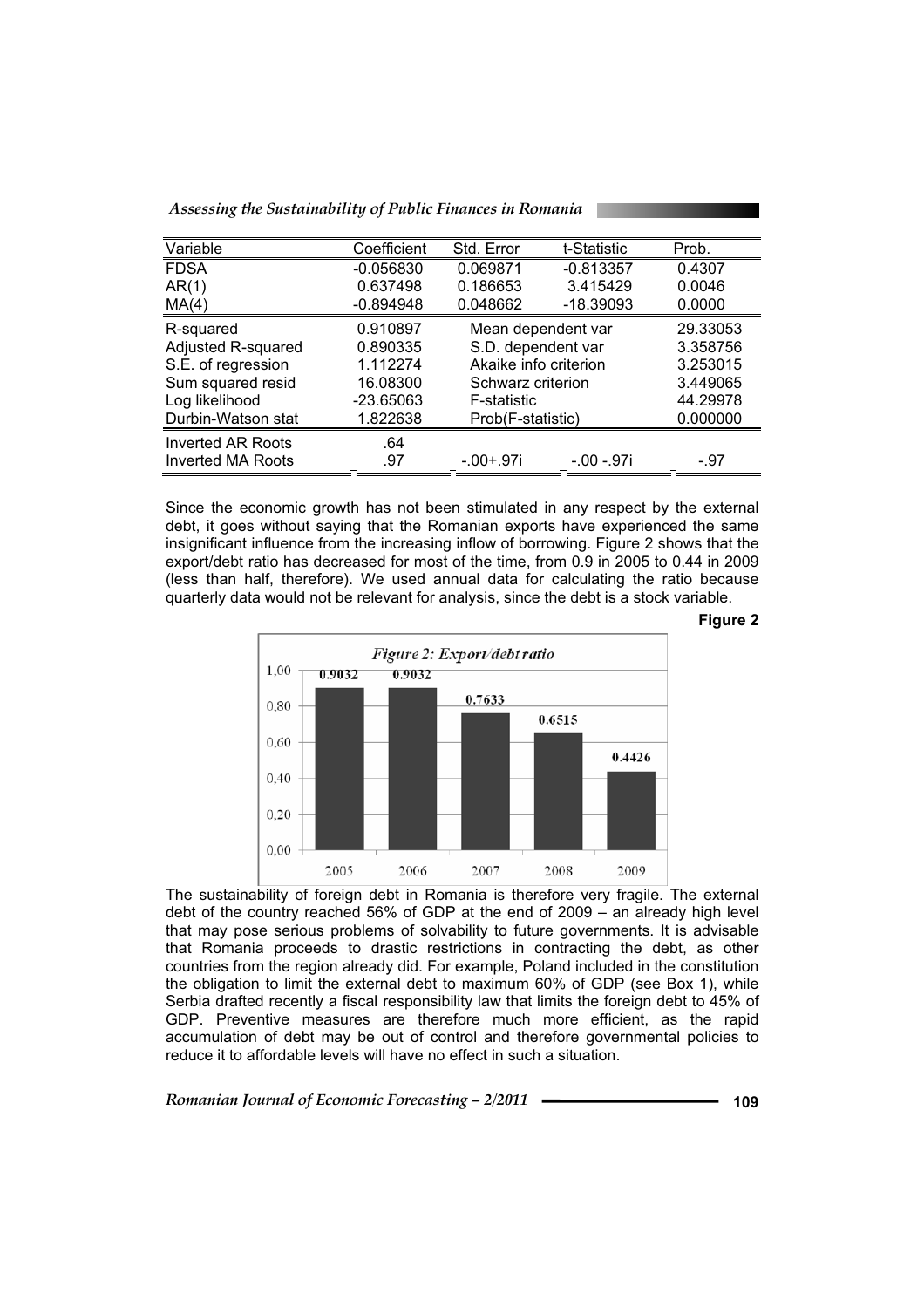### **Box 1: Debt management features in Poland**

Poland is the only country in the world where the constitution stipulates conditions for limiting the debt. This limit is fixed at maximum 60% of GDP, but the Ministry of Finance is legally obliged to undertake preventive measures before this threshold is reached. When the debt approaches 50% of GDP, a first package of (light) precautionary measures must be put in place. Harder restrictions are adopted if the debt reaches 55% of GDP, including the balanced budget, no financing from the Central Bank of the deficit, no guarantees issued by the government, etc.

In order to comply with these rules, the debt management strategy of the country is drawn up for at least four years and revised accordingly each year. Both quantitative and qualitative targets are contained in the strategy, which is designed to cover the debt management itself, but equally a strategy for managing the overall public finances of the country.

Over the period 2006 – 2009, the Romanian foreign debt shifted from 28.62 to 65.71 billion euro, therefore an increase by 230% in only three years. To an important extent, this increase was stimulated by the depreciation of the national currency, from 3.5245 to 4.2373 RON per euro over the same period. However, this 20.22% devaluation represents only a relatively modest factor of influence on the amount of accumulated debt. Another possible excuse for such a high – and therefore likely unsustainable foreign debt – could be the devastating impact of the global crisis on the Romanian economy. Although the consequences of the crisis were harder than the Romanian authorities expected, this element is only partially responsible for the debt increase. It should be emphasized that the country recorded budget deficits during periods of high economic growth; vigilant governments would have used this opportunity of growth to make budget surpluses and reduce the overall debt.<sup>1</sup>

# **III. Assessing sustainability through the method of twin deficits**

A more comprehensive way to assess the sustainability of public finances is to link the twin deficits (internal and external), discounted by the interest rate, with the growth rate of GDP. The economic literature<sup>2</sup> uses the following relation between these variables:

## $(g - i)FD = (1 + g)BD$

where FD is the foreign debt as a share of GDP, BD the budget deficit as a proportion of GDP, g the real rate of GDP growth, and i the real interest rate. This expression shows that the interest at which foreign borrowing takes place cannot be higher that the growth rate of GDP. However, if this is the case, the budget should record a surplus in order to compensate for the expensive borrowing.

The data provided in this section come from the website of the National Bank of Romania (http://www.bnro.ro/).

*<sup>(</sup>http://www.bnro.ro/).* <sup>2</sup> *See, for example, Goldstein (2003).*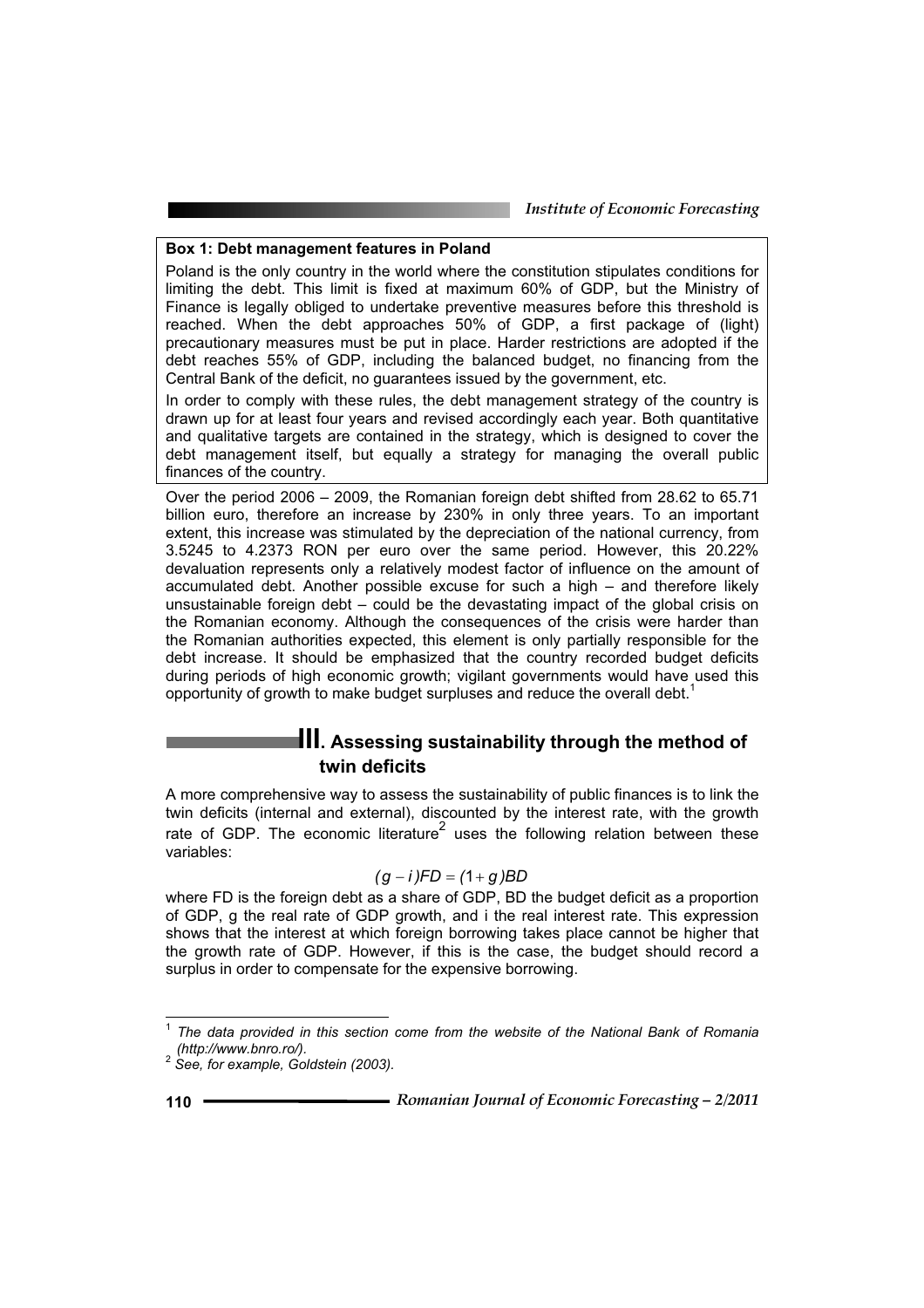*Assessing the Sustainability of Public Finances in Romania* 

The two sides of the equation are represented in Figure 3 for the period 2005–2010<sup>3</sup>. High sustainability corresponds to the situation when the two curves are superposed or very close to each other. As we can see, the highest sustainability was recorded in 2005, while the lowest corresponds to the year 2009, with some minor improvement expected in 2010.





For a better representation, we can construct an Index of Sustainability that is the ratio of the left to right sides of the equation. Obviously, the optimal value of this index is 1; for higher than unit values, the index shows that foreign debt has the most significant impact on sustainability – making in fact the public finances unsustainable – while an index below 1 indicates that the internal deficit presents a major problem to the public finances. As it can be seen in Figure 4, starting in 2007 the budgetary deficit played a major role in the decline of sustainability.

#### **Figure 4**



<sup>3</sup>  *Data from the National Bank of Romania and the IMF country reports on Romania under Article IV. For 2010, data are provisional, as provided by IMF reports. The interest rate considered for 2010 is 2.1% in real terms.* 

*Romanian Journal of Economic Forecasting – 2/2011* **<sup>111</sup>**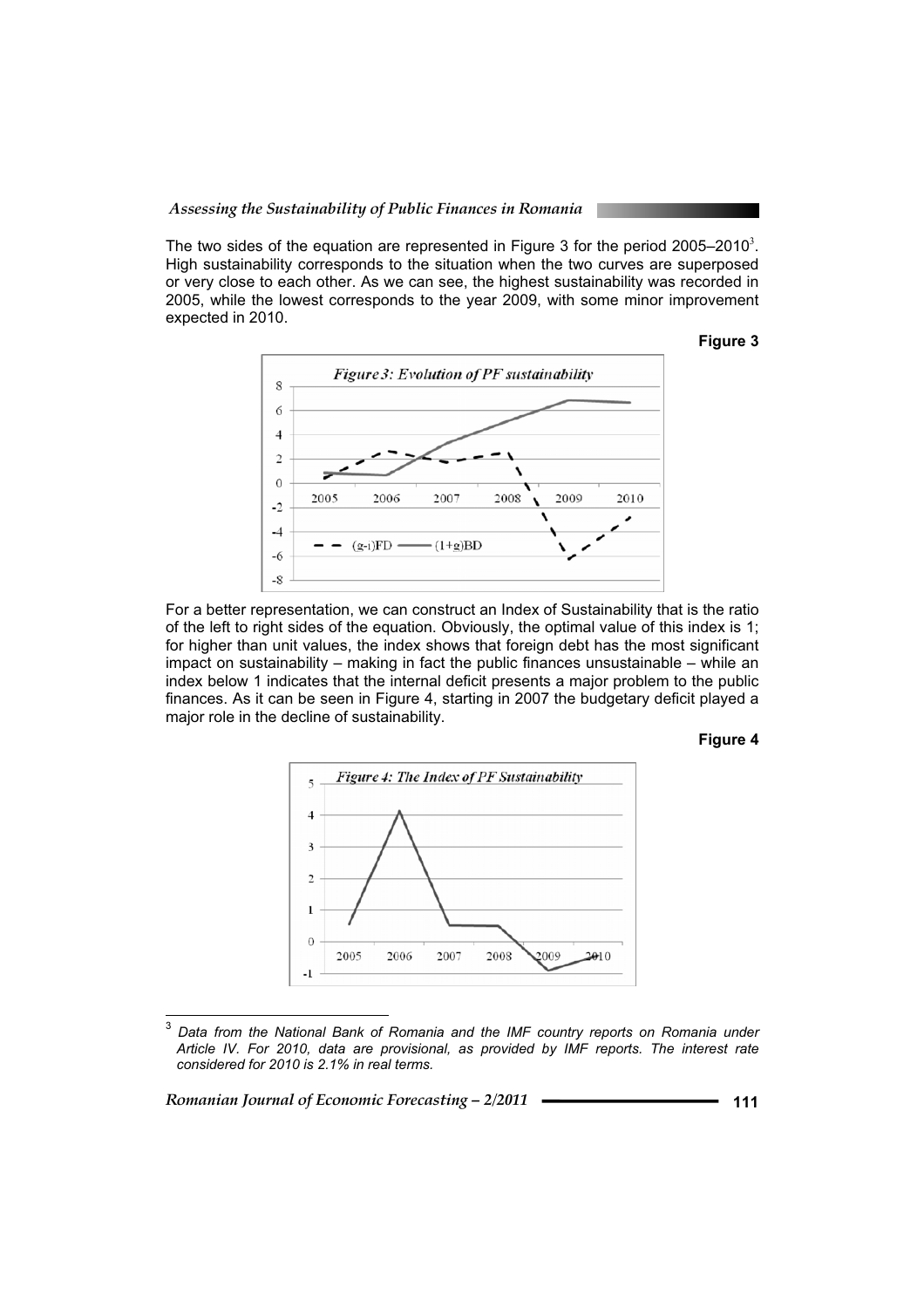Continuously increasing deficits have altered the healthiness of Romanian public finances, but larger deficits mean, to a large extent, the implication of rapidly accumulating foreign debt. In fact, the foreign debt contracted at one point in time influences the budget deficit of the next periods, when the borrowed money has to be reimbursed.

On medium term, given the forecasts of NCP<sup>4</sup> and IMF<sup>5</sup>, the sustainability will be ensured if the Romanian government will be able to borrow (or to renegotiate the interest for past debt, which is practically impossible) at very low rates of interest in real terms. Table 1 presents in the first three columns the projections according to NCP and IMF of economic indicators used for assessing sustainability. The last columns contain the real and nominal rates of interest at which the government should contract or reimburse the debt in order to maintain sustainability. The nominal rate is calculated by taking into account the (NCP) projected CPI.

## **Table 1**

|      | Real GDP      | Budget Deficit     | Foreign Debt     | <b>Real interest</b> | Nominal           |
|------|---------------|--------------------|------------------|----------------------|-------------------|
|      | growth $(\%)$ | $(% )^{2}(Y)$ GDP) | $(% )^{2}(x, B)$ | rate $(\%)$          | interest rate (%) |
| 2011 | 1.5           | 1.3                | 64.3             | $-0.55$              | 4.75              |
| 2012 | 3.9           | 1.2                | 57.2             | 1.72                 | 5.22              |
| 2013 | 4.5           | 1.0                | 50.2             | 2.42                 | 5.62              |
| 2014 | 4.7           | 0.6                | 44.3             | 3.28                 | 6.08              |
| 2015 | 4.0           | 2.3                | 40.2             | $-1.95$              | 1.05              |

#### **Projected economic indicators for Romania**

However, it is hard to expect even negative real rates in the future. In a cautious scenario, we can assume that the interest rate will remain at least at its level recorded in 2010. Under this assumption, the index of sustainability will gradually improve in the coming years, recording its best levels in 2012 and 2013 (Figure 5, Var I).

**Figure 5** 



*4 National Commission for Prognosis (http://www.cnp.ro/user/repository/prognoza\_2010- 2014\_varianta\_de\_toamna\_2010.pdf). 5*

*Article IV – Country Report 10/227, July 2010.*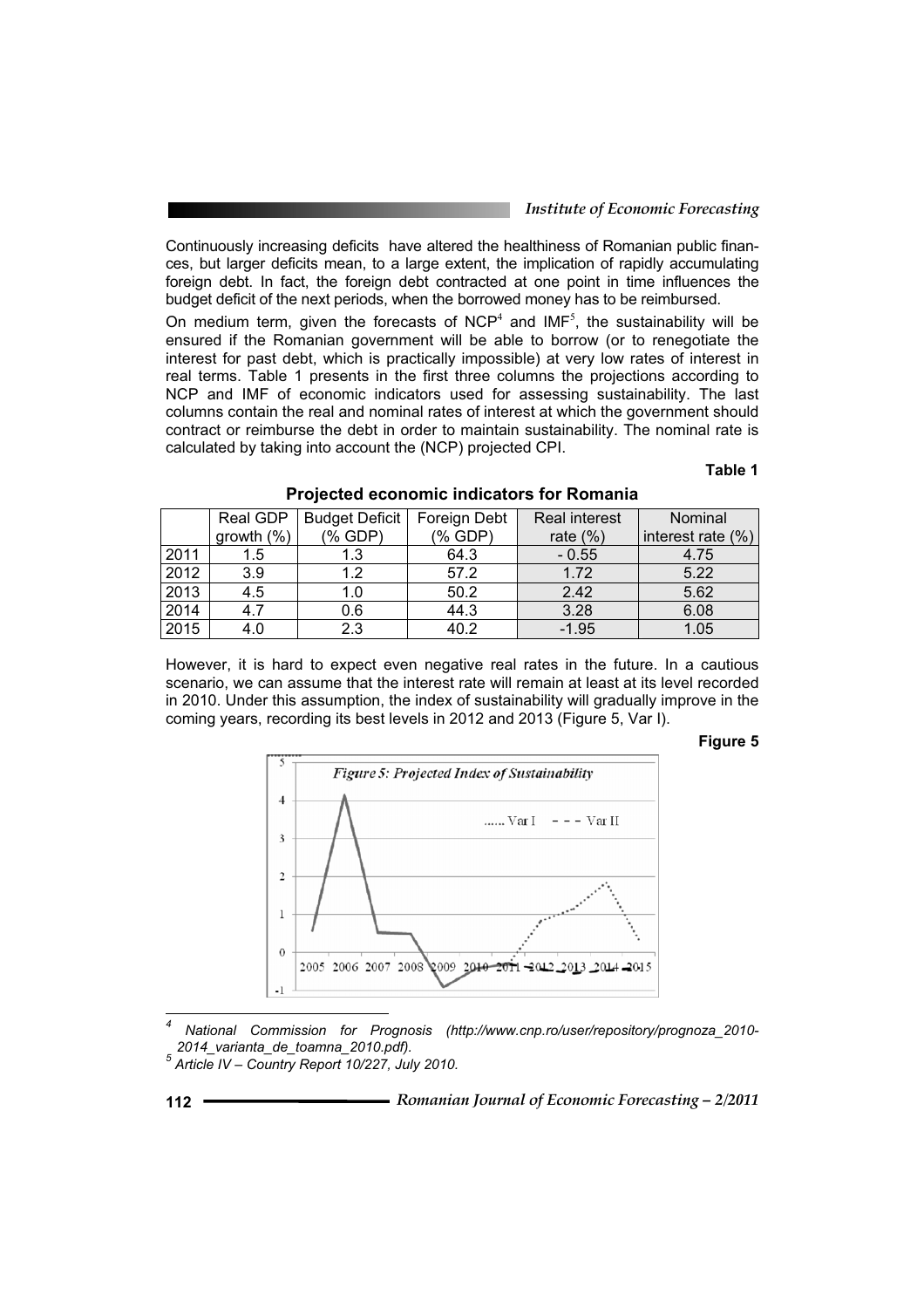A slight deterioration is expected in the last two years of the period for which forecasts are made.

However, according to our estimations the budget deficit will be higher than the official projections and the real interest rate slightly above the one recorded in 2010. On the other hand, the foreign debt will not decline as rapidly as expected, although we do not expect an increase in the debt stock in the coming years.

Consequently, we believe that the Index of Sustainability will not change significantly over the period 2011–2015, remaining close to the level – 0.5 (Var II). This means that reducing the budget deficit will still represent a challenge for the Romanian government.



The difference between official projections and our own forecasts is more visible when representing graphically the two sides of the equation presented above. Figure 6 presents the official variant (Var I) and our projections (Var II). If official forecasts are considered, then the sustainability of Romanian public finances will rapidly improve and will practically record optimal levels starting with 2012. In our opinion, this will not be possible so soon; moreover, the distance between the two curves corresponding to the two sides of the equation (dashed lines) will remain relatively high – although lower than in 2009 and 2010. Perfect sustainability cannot be achieved so rapidly, knowing the situation of Romanian public finances, the budgetary challenges the government will face in the future because of the pension system and the enormous spending needs in vital sectors such as education, health care, long-term care, poverty reduction, etc.

In a regional context, the situation of sustainability has not been very different in Romania as compared to two of its neighbours (Bulgaria and Serbia). If the Index of Sustainability is considered (Figure 7), the future looks are also similar at present and in the coming year. However, during the crisis period the most stable country remained Serbia, while the most affected Bulgaria. It follows that the public finance

*Romanian Journal of Economic Forecasting – 2/2011* **<sup>113</sup>**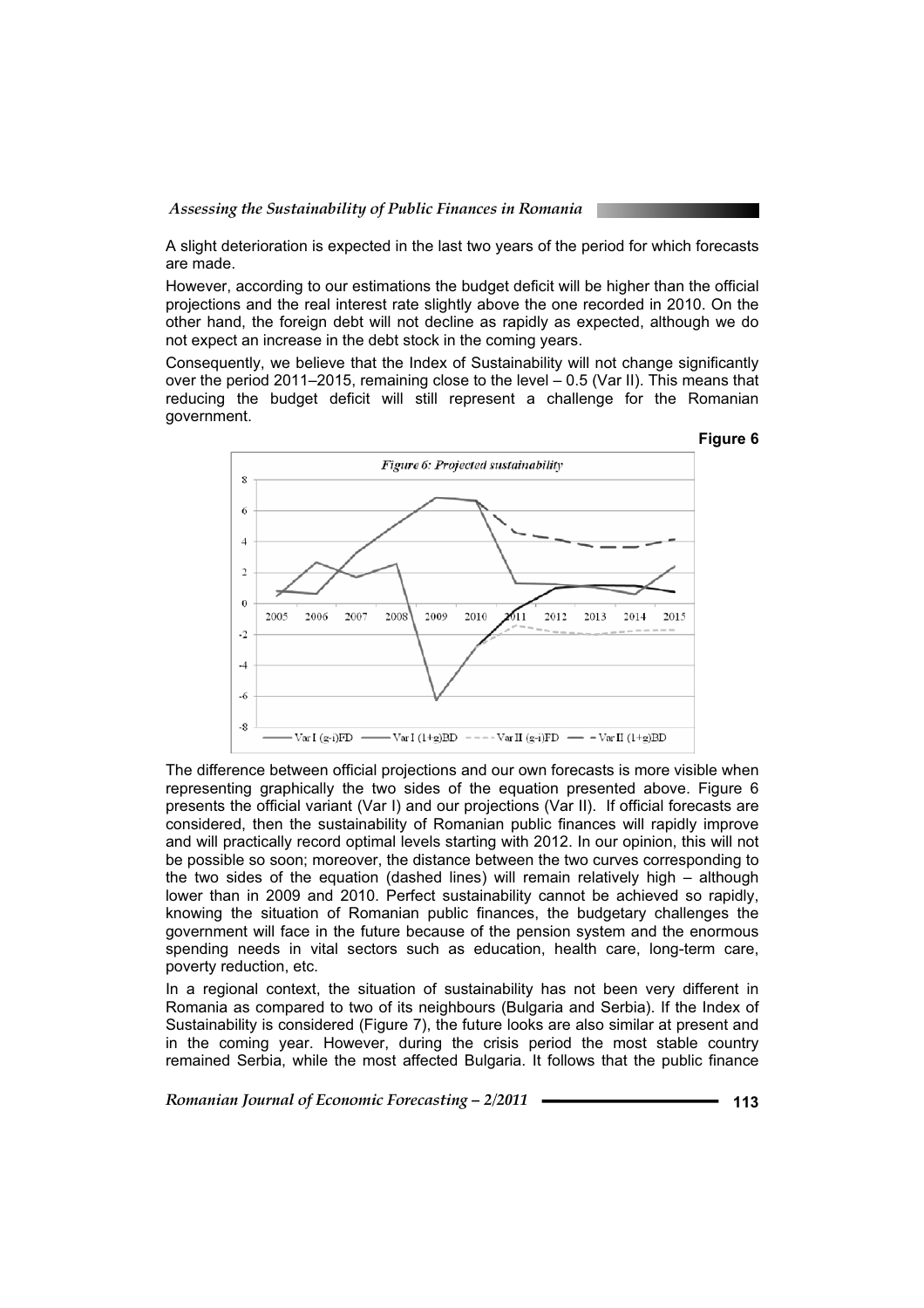policies in the region are not very divergent, in spite of a better potential that Bulgaria and Romania may have thanks to their EU membership.

#### **Figure 7**



In conclusion, the sustainability of public finances in Romania has been seriously challenged by the economic crisis, but to a larger extent by the inefficient design of economic policies in the past years. Budget deficits have been recorded even in times of high economic growth, while foreign debt has accumulated at an increasing speed. The EU integration has not helped significantly the public finances; beside an insufficient capacity of absorption of EU funds, the Romanian governments used the foreign debt as an instrument to cover exaggeratedly high and economically unproductive public spending. In the past, the authorities have been unjustifiably optimistic about the capacity of the public finance sector to remain sustainable. Nevertheless, the future is equally approached with excessive optimism, which counts to a rapid return to a perfectly sustainable equilibrium of public finances.

## **References**

- Blanchard, O. Chouraqui, J.C. Hagemann, R. and Sartor, N. (1990), "The sustainability of fiscal policy: New answers to an old question", OECD Economic Studies*,* No. 15, Autumn 1990.
- Chan-Lau, J. and Santos, A. (2010), "Public Debt Sustainability and Management in a Compound Option Framework", *IMF Working Paper,* 10/2, January.
- FMF (Federal Ministry of Finance, Germany): "Report on the Sustainability of Public Finance". Available at: <http://www.bundesfinanzministerium.de/nn>.
- Goldstein, M. (2003), "Debt Sustainability, Brazil, and the IMF", Institute for International Economics Working Paper No. 03-1, February.
- **<sup>114</sup>** *Romanian Journal of Economic Forecasting 2/2011*